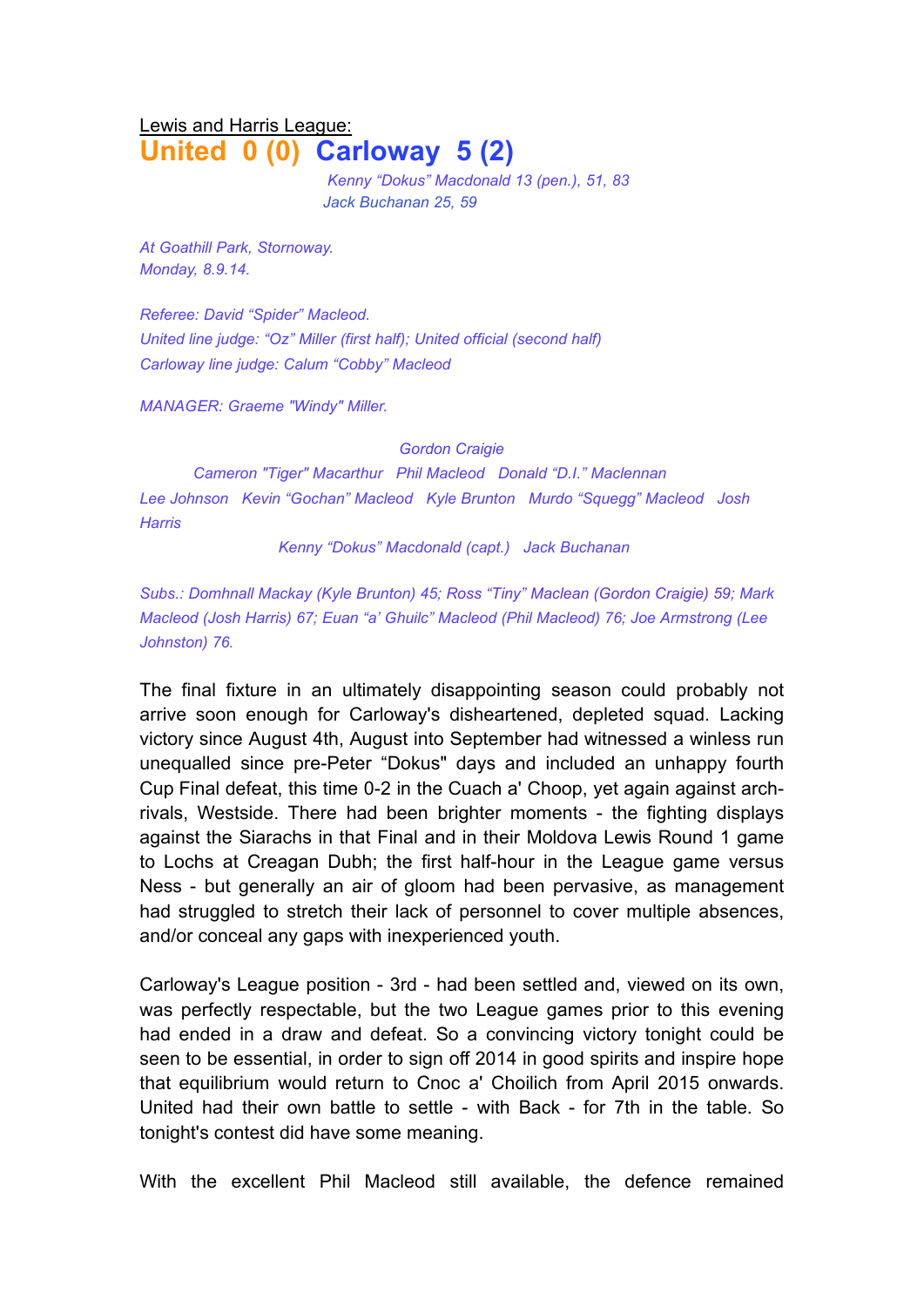unchanged, but Kevin "Barra" Macneil and John "Wee John" MacDonald were unavailable. However, though midfield colossus, Domhnall Mackay, still carried a minor ankle injury, probably unwisely, he still elected to appear on the bench, beside the young-bloods, Ross "Tiny" Maclean, Mark Macleod, Euan a' Ghuilc Macleod, and Joe Armstrong. With Archie "Statto" Macdonald sadly departed to Inverness, the promising Josh Harris filled his role on the left, while "Statto's" work replacement on the island, Kyle Brunton (ex-Korrie, Inverness), debuted in the centre, with the influential Kevin "Gochan" Macleod making a welcome appearance on his right. Kenny "Dokus" Macdonald and Jack Buchanan were given the task of finding a way past the best young goalkeeper on the island, Jack Maclennan.

The fact it was a relatively unimportant League match was reflected in the sparse crowd, despite an unusualy beautiful, calm Autumn evening. Wasps won the toss, forcing the Blues to spend an uncomfortable first 45 minutes shooting into the setting sun, but they still managed to look marginally more dangerous in the opening quarter, with a few half-chances.

Immediately, a storming run by Harris down the left took him to the bye-line but his inviting cross arrived too early for the charging "Dokus" and Buchanan. On 7 minutes Mark Wright profited from a misplaced "Sguegg" pass in the centre circle to drive through the middle but as he lost control on the edge of the box, a savage "D.I." block led to the defender clearing long and high through the centre. Midway within the United half, a trademark trap and turn by Jack Flash allowed him to circle round Feeney's right, only to be invited to examine the Goathill turf closely.

Two minutes later a Johnson break on the right saw him play on straight to "Gochan", who crossed low,10 metres from the bye-line. A United foot pushed the ball onwards beyond Buchanan, but Harris reverse-crossed low and diagonal to "Dokus", 12 metres out by the near post. His snap-shot was blocked outwards to his right, but Johnson's right-footer from the other edge of the box flashed a metre wide of Maclennan's left-hand post. A minute later the ever-elusive Buchanan was felled again coming in on the left but "Dokus's" free-kick from 20 metres rebounded back to him. He tricked his way to the line but mishit an attempted cross high and past.

However, an unexpected piece of luck delivered the opener to the Blues on 13 minutes. A trademark long throw from Johnson, 20 metres from the byeline, was back-headed on by "Gochan" on the near edge of the box. In the resultant scramble in front of goal, two metres inside the box, the bouncing ball struck a hand or a hand struck the ball, which was then booted away. Referee Macleod pointed to the spot and "Dokus" stroked the penalty low to Maclennan's left (**0-1**).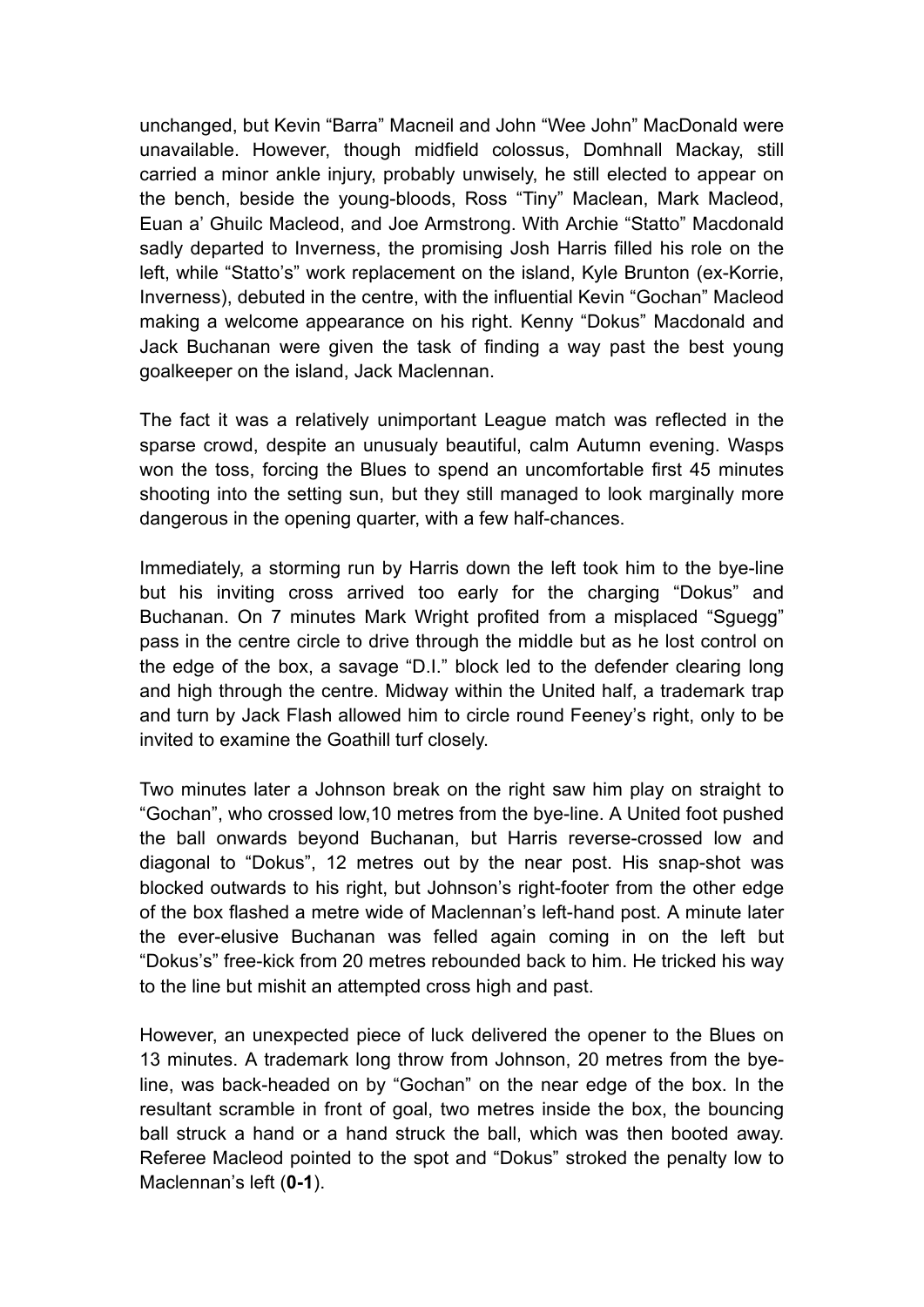The goal fired the engine and suddenly the Blues started to cohere, increasing the supply to the roving "Dokus" and Buchanan. United attempted to respond in kind but failed in the last third to penetrate a confident back-line, with "D.I." in the unfamiliar sweeper role, behind the markers, "Tiger" and Macleod. On 18 minutes "Dokus" and "Gochan" burst through the middle, towards the right, then released Johnson forward, behind his marker, but again his low drive from 20 metres zipped past Maclennan's right-hand post. Three minutes later "Dokus" Dugarry-ed the ball brilliantly, just inside the Wasps' half, then played the ball back to "Squegg", who delivered the perfect de Boer ball forward to Buchanan, to perform his trademark flick and turn to Feeney's right but his 20-metre drive drifted a metre wide of Maclennan's right-hand post.

Suddenly over-commitment forward gave Hamish Macdonald room on the edge of the box to lay off square right to his fellow striker, who slipped the ball back to the arriving Calum Iain Macdonald, but his first-time strike went straight up. A minute later an exquisite de Boer from Josh Harris, deep in the left-back position, cleared the opposing midfield in the centre and Jack Flash, facing his own goal, once more did the classic trap/flick rightwards/turn/race forward and from 16 metres outside-edged it from 16 metres past the rushing keeper, low to his left (**0-2**).

Four minutes later United almost brought their chances back to life. A United corner on Craigie's right came in low and was met at the near post by Chris Dempster (?), who flicked it on upwards but it hit the outside of the bar/post junction and went past. Immediately the Blues responded through "Squegg" bursting forward and firing the ball goal-wards from 22 metres in the centre. The block sent the rebound to Harris on his left, but Maclennan reacted brilliantly to move leftwards and knock the ball away with his body and left leg.

Carloway were now content to play the game at their pace, then burst in force whenever opportunity beckoned. Chances evaporated at either end, the last near thing coming in 36 minutes when a sweeping United move down the left ended in a dangerous head-high diagonal from 20 metres just arriving a moment too early for a United marksman coming into the right of the Carloway box.

## **Half-time: United 0 Carloway 2**

The pattern did not immediately change on the resumption: Carloway stroking the ball around, as a team can with a 2-goal cushion, awaiting the openings that they believe must come as their adversaries over-commit in order to gain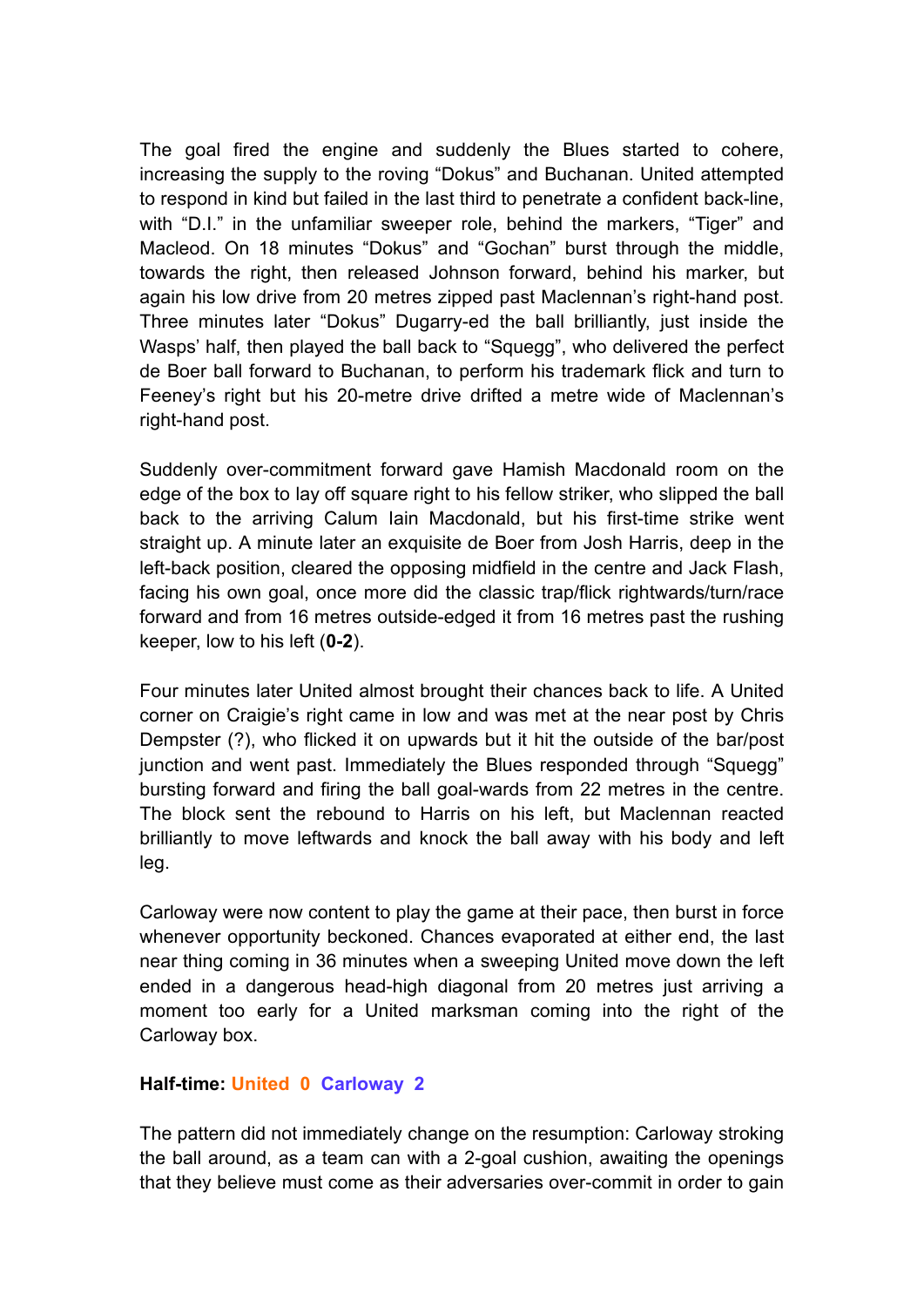a foothold in the game. And the goal did come in 51 minutes, with "Dokus" winning the ball 22 metres out and feeding Johnson coming in on his right. His attempt was blocked and spun out high to the left where it was headed on by Harris and "Dokus" won it again, just inside the box. He performed an amazing number of turns and double-turns within a square metre before turning right and ramming the ball home from 14 metres under Maclennan to his right (**0-3**).

In 54 minutes a snap drive from 20 minutes proved too hot for Craigie to hold to his right but he recovered to dribble the ball out and clear. However, his forward ball was low and Scott Montgomery won it in the centre and drove forward at pace, only to be stopped on the edge of the box by a crashing "D.I." block. Three minutes later a Hunter free-kick on the left came over the line perfectly to the far post but the shot was snatched and flew two metres wide on Craigie's right.

Another long clearance from Maclennan reached Buchanan a minute later on the line of the United box. He turned left, then double-backed to crack a low drive into the bottom right-hand corner of the Wasps' net (**0-4**).

As increasing numbers of substitutes were given a run - and also because of the score - a certain amount of form was soon sacrificed in the game and play became disjointed, excitement sporadic. In 62 minutes the second of two hefty challenges on Hamish Macdonald, this one by Phil Macleod just inside the corner of the box, granted a glimmer of hope to United, but Jamie Feeney's penalty was pulled well-wide of the recently-introduced Ross "Tiny" Maclean right-hand post.

It was 83 minutes before the next clear-cut chance arrived, this one fashioned by "Dokus", just outside the Wasps' box. As he moved towards the box, performing once again the obligatory Wiltord twists and turns, he unleashed a right-foot shot, which, though covered by Maclennan, glanced off the unfortunate Feeney to go high over the sprawling keeper (**0-5**).

Two minutes later United's final chance came when a Hamish Macdonald free-kick on the left edge of the box, cannoned clear off the wall, allowing the Blues to break at pace. Buchanan carried the ball to the edge of the box, but Maclennan was out to block his shot expertly to his left, then "Gochan" whipped the rebound across goal and beyond the far post. Two minutes later Buchanan broke clear once more on the left, turned in, and shot from the edge of the box, but Feeney's block spun out high to "Dokus". However, his reflex reply went straight to the keeper.

## **Full-time: United 0 Carloway 5**